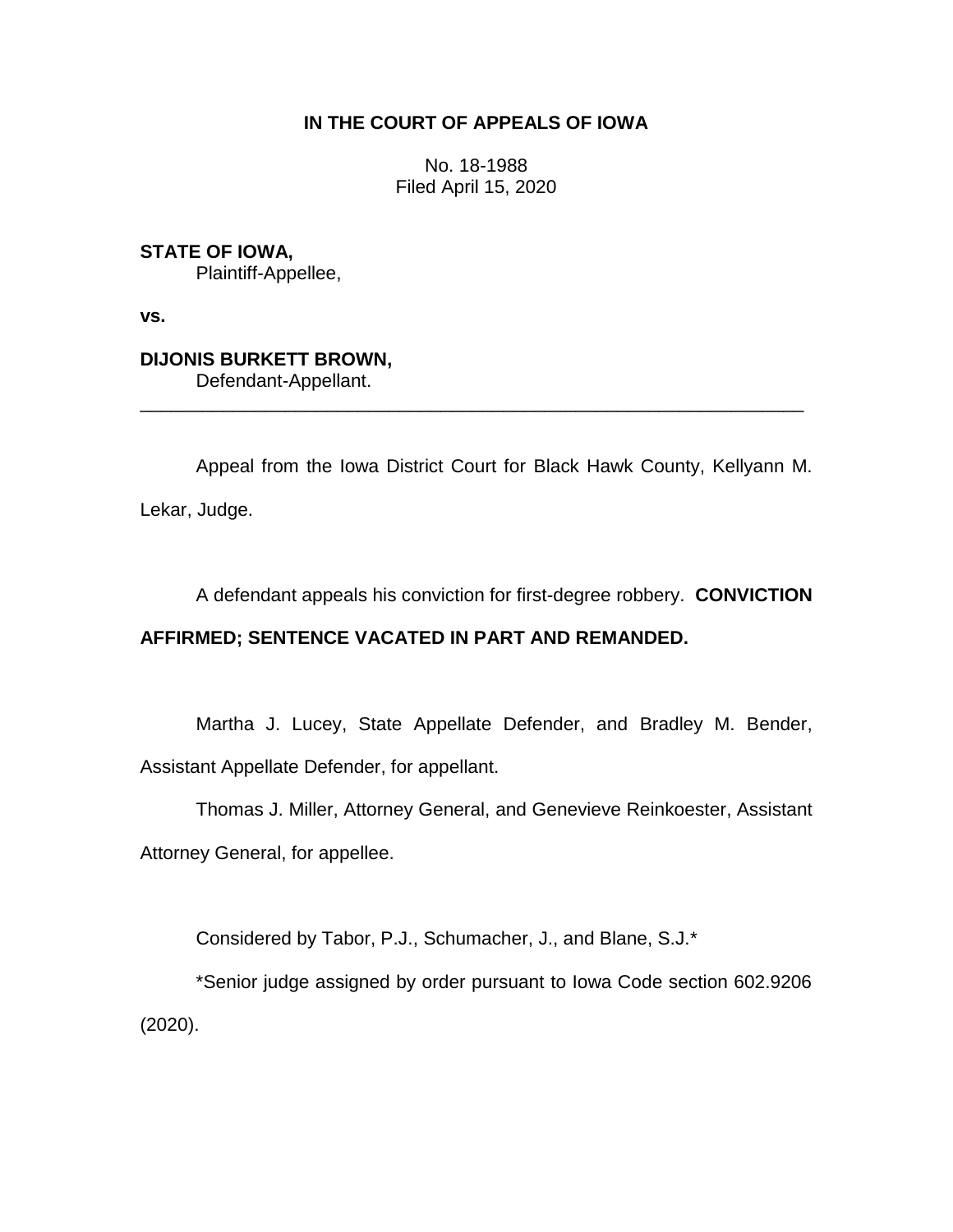## **BLANE, Senior Judge.**

 $\overline{a}$ 

Dijonis Brown appeals his conviction following jury trial of first-degree robbery, a class "B" felony, in violation of Iowa Code sections 711.1 and .2 (2017). $^1$ He raises several ineffective-assistance-of-counsel claims and challenges an evidentiary ruling. Finding no grounds for reversal, we affirm the conviction.

But, Brown also asks the court to remand his case to the district court so he may claim the benefit of a newly-enacted ameliorative sentencing statute applicable to first-degree robbery convictions and the mandatory minimum sentence. Finding Brown is entitled to application of the ameliorative statute, we remand for resentencing.<sup>2</sup>

## **I. FACTS AND PRIOR PROCEEDINGS**

At trial, the State presented the testimony of Brown's girlfriend at the time of the robbery, Ladajia Greer, and her acquaintance, Mohammad Souri. Souri owned a car dealership and also had a side business selling unlocked cell phones. He established a supply line from Greer—she obtained unlocked phones<sup>3</sup> and sold

<sup>1</sup> Brown's notice of appeal jointly appeals three criminal cases: FECR222183, the first-degree robbery conviction, along with FECR220473 and FECR221049, other cases to which he pled guilty. His brief only argues issues related to FECR222183. Pursuant to Iowa Rule of Appellate Procedure  $6.903(2)(g)(3)$ , we deem the appeals in FECR220473 and FECR221049 waived and dismiss them.

 $2$  We note that appellant's brief is 16,796 words in length (91 pages), which violates Iowa Rule of Appellate Procedure 6.903(1)(g)(1) (14,000 word limit). *See Neuman v. Callahan*, No. 18-0282, 2019 WL 3331247, at \* 3 (Iowa Ct. App. July 24, 2019) ("Rule infractions are not a trivial matter. A party's disregard of the rules may lead to summary disposition of the appeal or waiver of an issue." (quoting *State v. Lange*, 831 N.W.2d 844, 847 (Iowa Ct. App. 2013))). We do not condone such violation, especially because our review of the brief discloses unnecessary repetition.

 $3$  Greer testified she and acquaintances bought unlocked cell phones from the store. Greer would then sell them to Souri and report to the carriers that the cell phones were missing.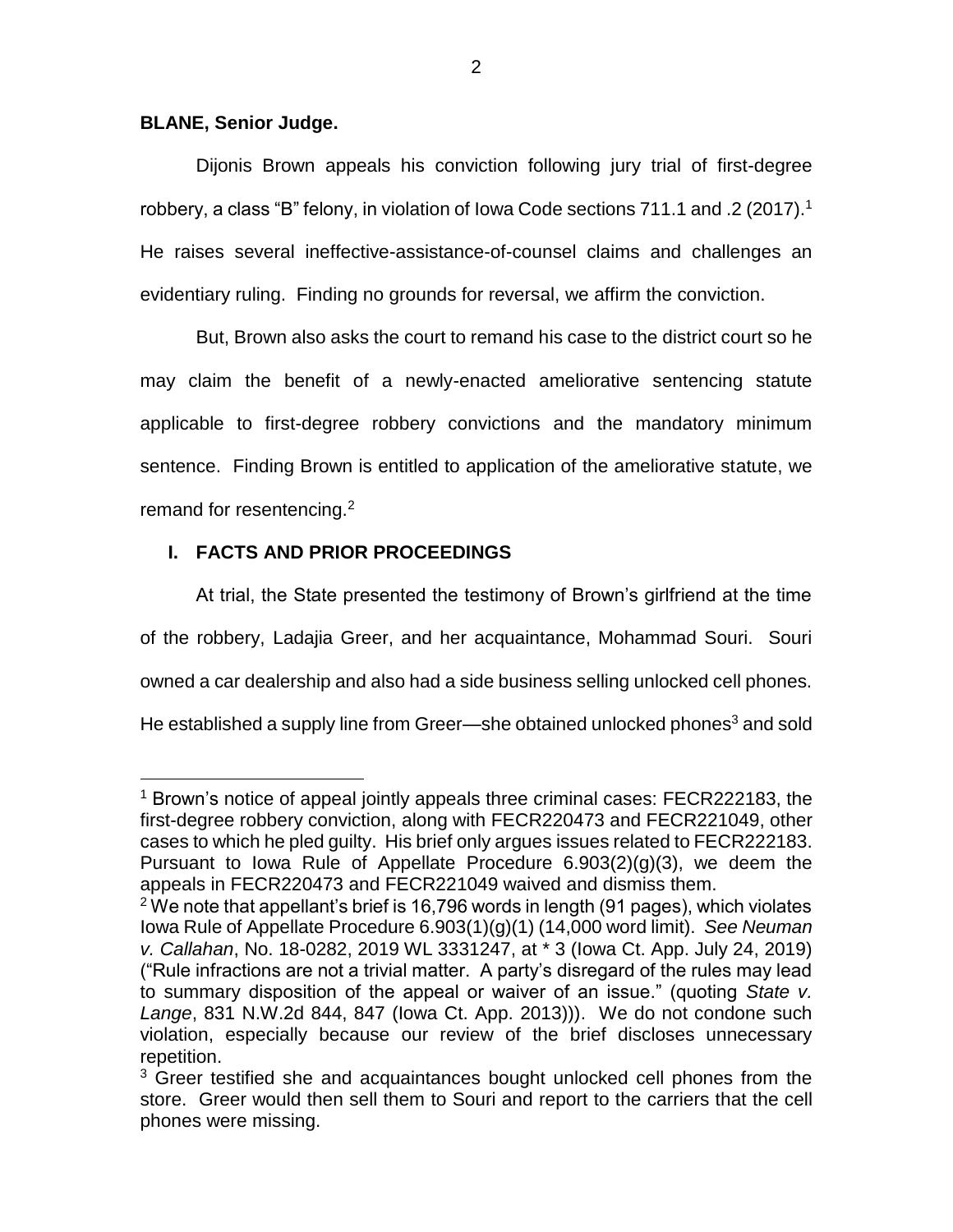them to Souri for cash. They met multiple times at the Hy-Vee gas station to exchange cell phones and cash. Greer knew Souri had a car dealership and carried large amounts of cash in a fanny pack he always wore at their meetings.

One day in October 2017, Greer was unemployed and out of money. She and Brown wanted money so they could move in together and devised a plan to meet with Souri and take the cash from him. Greer texted Souri and arranged to meet him at the Hy-Vee gas station around 10:30 a.m. She drove her black Chevy Cruze up to a pump; Brown was in the passenger seat. Souri pulled up next to her car, parked about six feet away, and got out. Greer got out and placed a plastic bag on the hood of Souri's vehicle.

Souri looked in the plastic bag, but it did not contain any cell phones. Greer walked toward the trunk of her car. Souri believed she had grabbed the wrong bag and was going to get the correct one from her trunk. As Souri was watching Greer, a black man wearing a black hat and black jacket or sweater approached him from the passenger side of Greer's car. Greer got back into the driver's seat. The man demanded Souri's fanny pack, containing all his cash. Souri said, "What?" The man again demanded the fanny pack and, pulling back his sweater or jacket, pointed a gun at Souri. Souri described the gun as "big . . . one and a half foot, somewhere around there."

Souri handed over his fanny pack. The man got back into the passenger seat of Greer's car, and Greer started to drive away. Souri approached the car and asked for at least his IDs back. The man replied, "Fuck the IDs," and Greer drove off at a high speed. A Hy-Vee employee had watched Greer drive off. He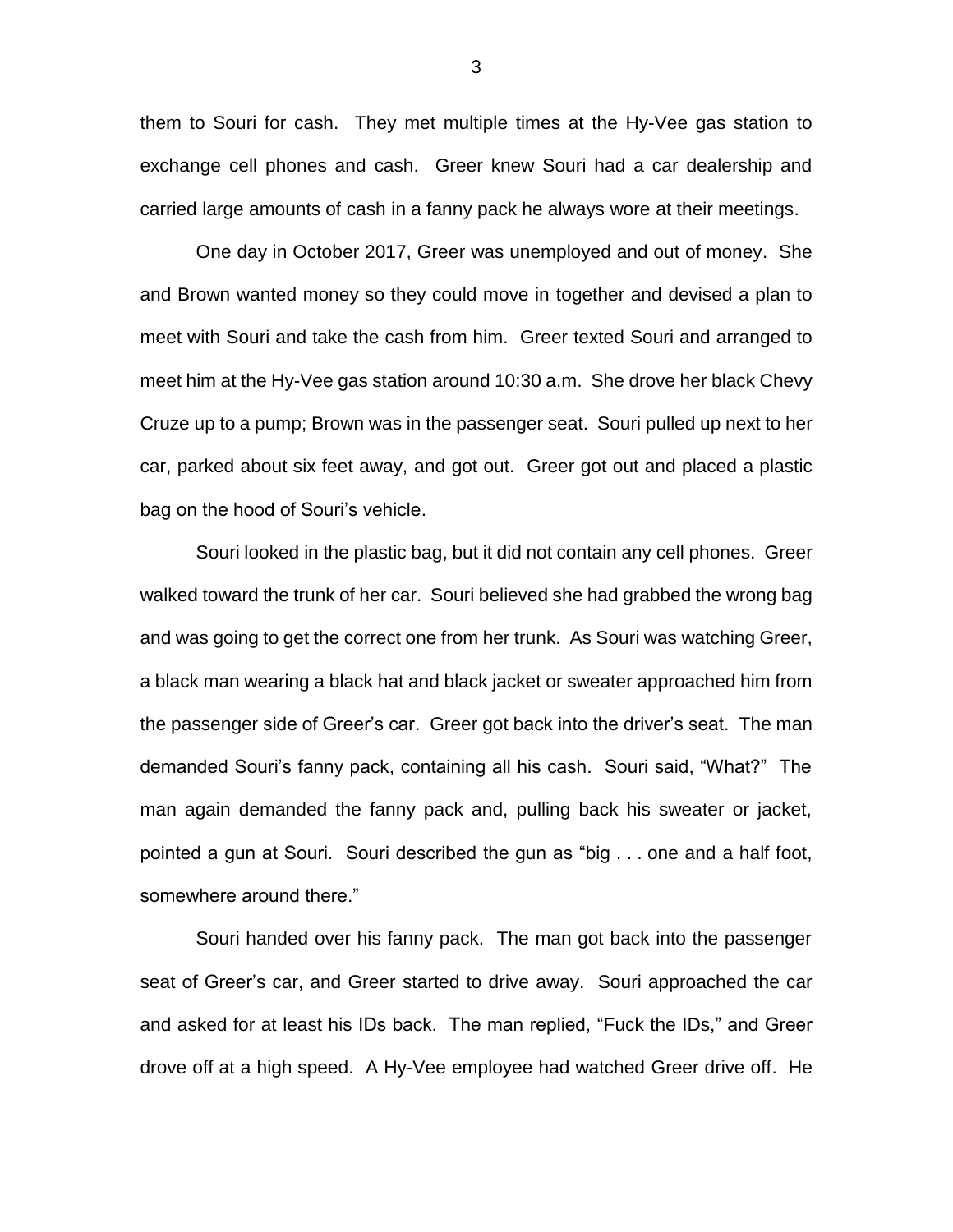did not see the robbery itself nor could he identify the participants other than a "[d]arker skin male" and Souri. Together, he and Souri called 911.

Greer testified that as they drove away, Brown took out the cash and threw the fanny pack with the remaining contents out the car window. They drove to Brown's mother's house to stow away the gun and so Brown could change clothes. Then, using the cash, they bought a couch, marijuana, and paid some bills. Afterward, they went to Greer's mother's house so Greer could change clothes. As they were driving, Brown threw his black hat and black jacket over a bridge and into a river.

Later on in the afternoon, the police stopped Greer's car in which Brown was still a passenger. Greer was arrested on an unrelated warrant, and Brown was released. Several weeks later, Greer spoke with detectives and informed them Brown committed the robbery.

Later on the day of the robbery, during the police investigation, Souri was shown a photo line-up of possible perpetrators. At the time, he identified Brown with 75% certainty. At trial, seeing Brown in person, Souri identified him as the person who had robbed him. Souri also testified that at an earlier court appearance, upon seeing Brown in person, he had identified him as the robber. On cross-examination, Souri testified he could not be sure if the person he identified in the photo line-up was correct. He further stated, "[B]lack people, to me, they all look almost the same." He added as an "example for Chinese people that, you know, the character of their faces are all almost the same. So it's just like that for black people for me personally." Souri was unable to identify any other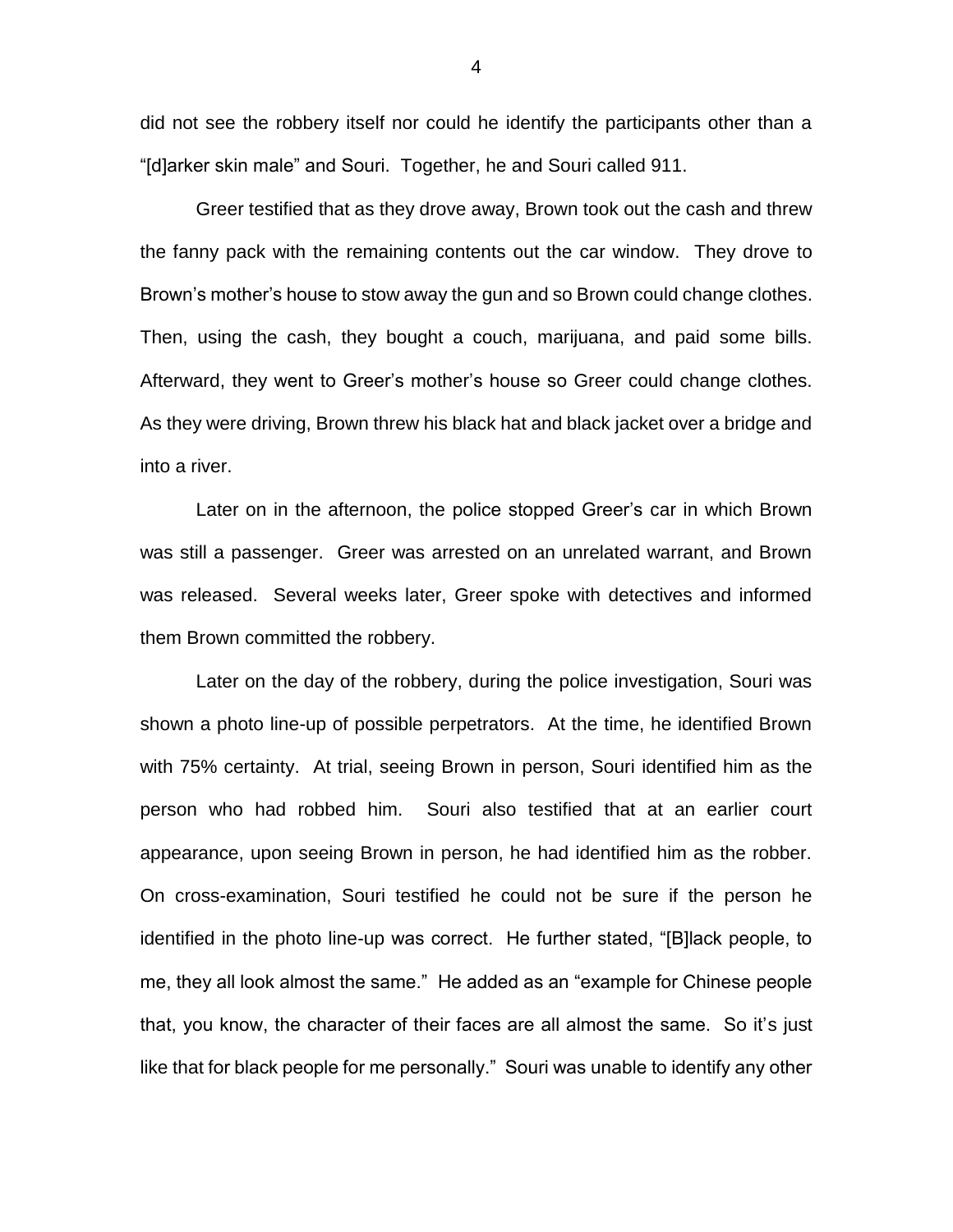distinctive characteristics about the person who robbed him such as tattoos or other features.

Also while interviewed by police, Souri drew a picture of the gun the robber used, showing a long barrel with two handles and a trigger in the middle. The drawing was admitted as evidence at trial. He described the gun as silver in color. Officers recovered photographs from Greer's phone showing Brown holding a gun. In the photograph submitted at trial, Brown holds a black gun. It bears two handles and is similar to the weapon drawn by Souri. A police officer testified this weapon is TEC-9 style semi-automatic weapon. Greer testified this was the gun Brown used for the robbery. No gun was ever recovered during the investigation.

On September 10, 2018, a jury returned a verdict of guilty on the first-degree robbery charge. At sentencing on November 5, 2018, the court imposed an indeterminate term of incarceration not to exceed twenty-five years. Applying the then-existing mandatory-minimum sentencing provision, the court ordered Brown to serve a minimum of seventy percent of that term. Brown appeals.

## **II. ANALYSIS**

 $\overline{a}$ 

## **A. Ineffective-Assistance-of-Counsel Claims**

Brown raises several ineffective-assistance-of-counsel claims.<sup>4</sup> Although Brown did not raise these claims below, ineffective assistance provides an exception to our error-preservation rules. *See Nguyen v. State*, 878 N.W.2d 744,

<sup>4</sup> The legislature amended Iowa Code section 814.7, effective July 1, 2019, eliminating direct-appeal ineffective-assistance-of-counsel claims. 2019 Iowa Acts ch. 140, § 31 (codified at Iowa Code § 814.7 (2019)). The amendment applies prospectively and does not apply to cases pending on July 1, 2019, so it does not apply in this case. *See State v. Macke*, 933 N.W.2d 226, 235 (Iowa 2019).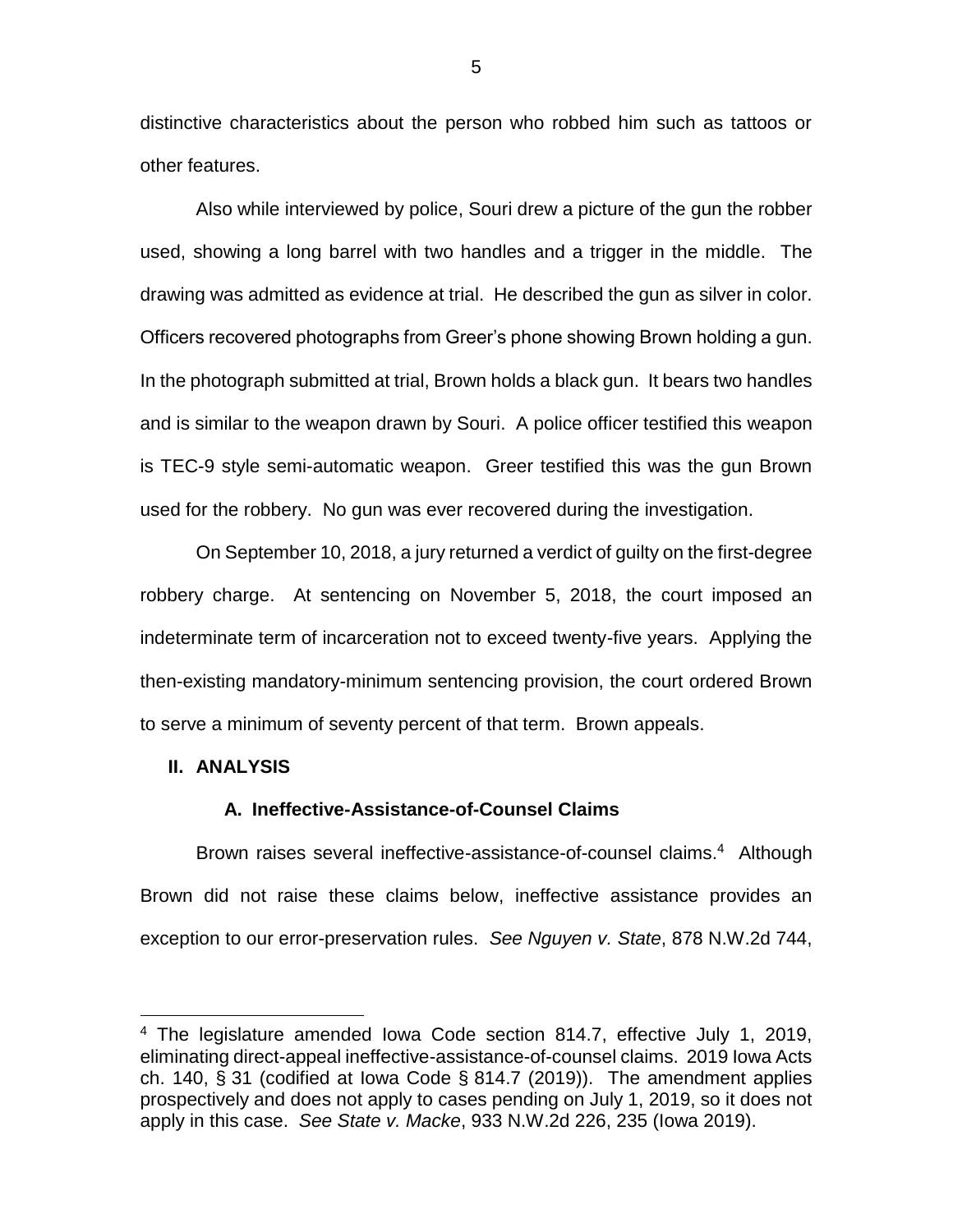750 (Iowa 2016). Our review here is de novo. *Id.* Generally, we prefer to preserve ineffective-assistance claims for postconviction-relief proceedings, but where the record is adequate, we may address them. *State v. Kuhse*, 937 N.W.2d 622, 627 (Iowa 2020).

To establish ineffective assistance, Brown must prove (1) that trial counsel breached an essential duty and (2) that prejudice resulted. *See Strickland v. Washington*, 466 U.S. 668, 687 (1984); *Kuhse*, 937 N.W.2d at 628. "If we conclude a claimant has failed to establish either of these elements, we need not address the remaining element." *Dempsey v. State*, 860 N.W.2d 860, 868 (Iowa 2015). Prejudice occurs when, but for counsel's errors, the result of the proceeding would have been different. *See Strickland*, 466 U.S. at 694. Where the evidence of guilt is overwhelming, we will find no prejudice. *Id.* at 696. Here, the record is adequate to address the claims, and we find we need only address the prejudice prong.

#### **1. Sufficiency of the Evidence.**

Brown contends trial counsel was ineffective in not raising a sufficiency argument specifically on the lack of sufficient evidence to show he was the person who committed the robbery. We review sufficiency-of-the-evidence claims for errors at law. *State v. Mathias*, 936 N.W.2d 222, 226 (Iowa 2019). We uphold the verdict if it is supported by substantial evidence. *Id.* "Evidence is substantial if, when viewed in the light most favorable to the State, it can convince a rational jury that the defendant is guilty beyond a reasonable doubt." *Id.* (quotations omitted).

Brown argues Souri's identification of him was unreliable because Souri later admitted "black people . . . all look almost the same" to him. He further argues Greer's testimony is inadequate to establish he was the robber because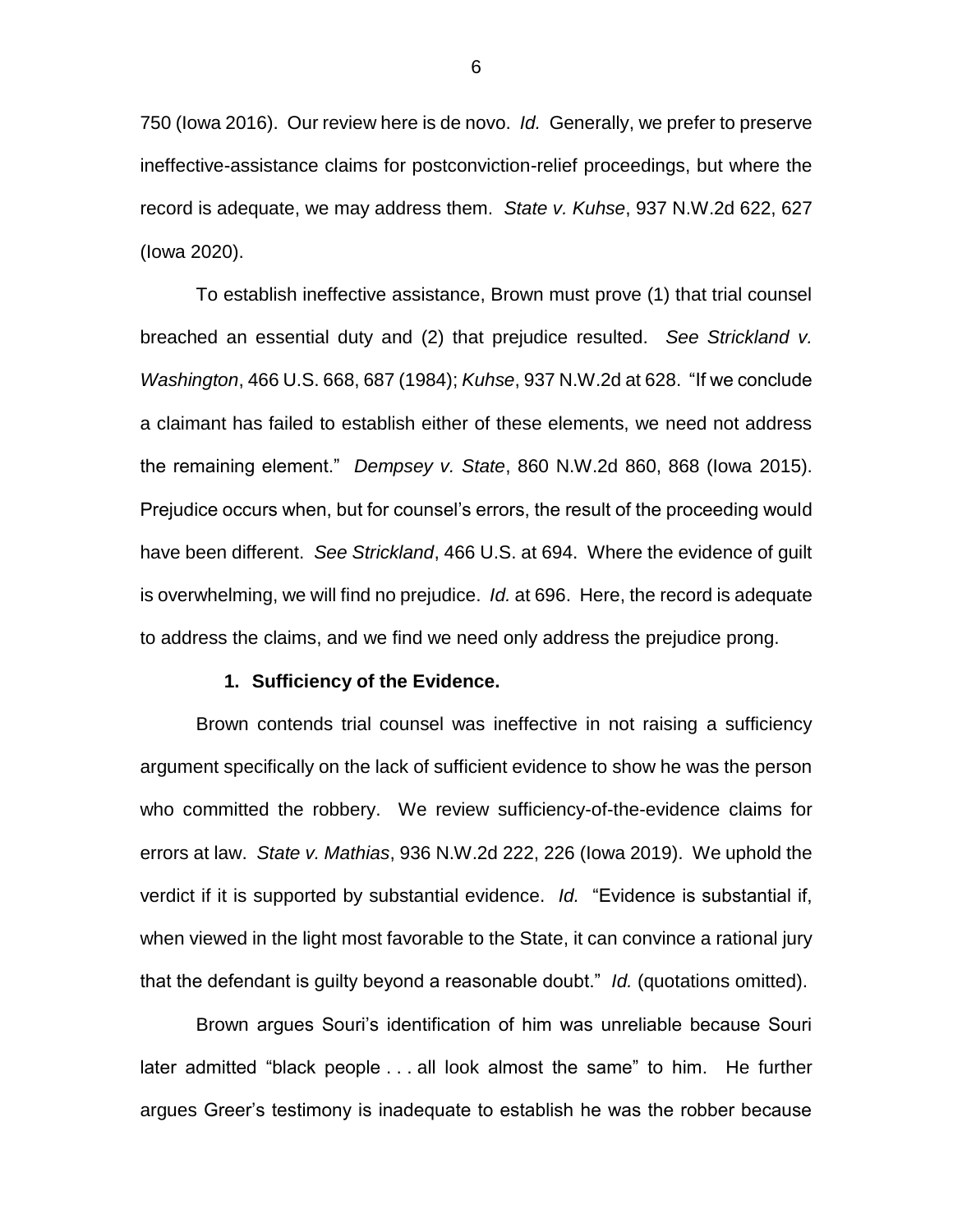she was his accomplice, and the State failed to present sufficient independent corroborating evidence to link Brown to the crime.

Brown concedes Greer was not charged or tried as an accomplice. "An accomplice is a person who could be charged with and convicted of the specific offense for which an accused is on trial." *State v. Douglas*, 675 N.W.2d 567, 571 (Iowa 2004) (quotations omitted) (quoting *State v. Berney*, 378 N.W.2d 915, 917 (Iowa 1985)). "It must be established by a preponderance of the evidence that the person was involved in some way in the commission of the crime." *Id.* "When the facts and circumstances are undisputed and permit only one inference, whether a witness is an accomplice is a question of law for the court." *Id.* (citing *State v. Harris*, 589 N.W.2d 239, 241 (Iowa 1999)). "If the facts are disputed, however, or give rise to different inferences, the question is for the jury." *Id.* (citing *Harris*, 589 N.W.2d at 241). It is undisputed that Greer participated in the commission of the crime through planning, luring Souri to the meeting point, and driving Brown to and from the robbery in her car. For the purpose of evaluating this claim, we find a preponderance of evidence supports concluding Greer was an accomplice.

"A conviction cannot be had upon the testimony of an accomplice or a solicited person, unless corroborated by other evidence which shall tend to connect the defendant with the commission of the offense." Iowa R. Crim. P. 2.21(3). "[C]orroboration is not sufficient if it merely shows the commission of the offense or the circumstances thereof." *Id.* "Corroborative evidence need not be strong as long as it can fairly be said that it tends to connect the accused with the commission of the crime and supports the credibility of the accomplice." *State v.*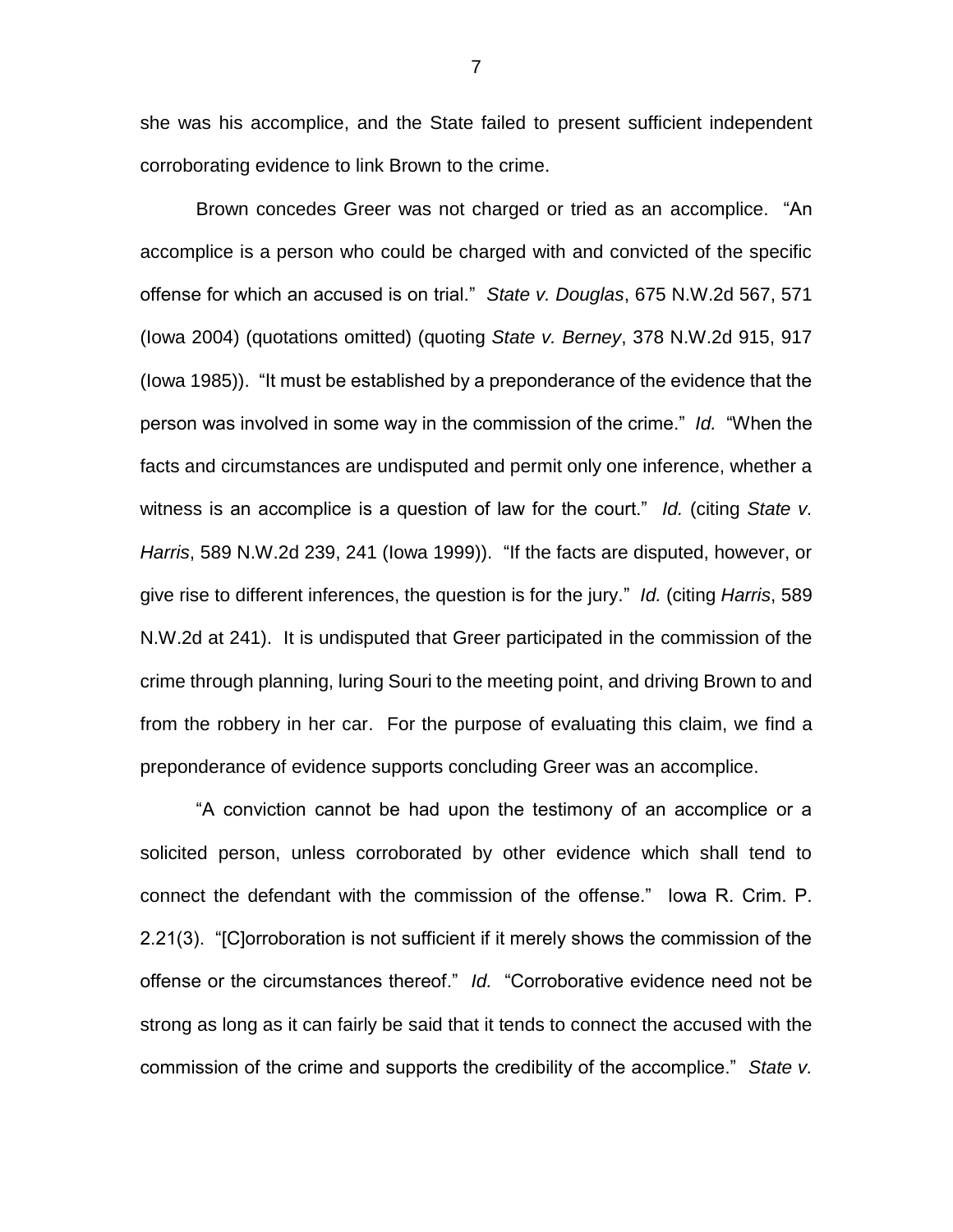*Banes*, 910 N.W.2d 634, 638 (Iowa Ct. App. 2018) (quoting *State v. Barnes*, 791 N.W.2d 817, 824 (Iowa 2010)).

Although we understand Brown's point that the credibility of Souri's identification was diminished after Souri testified he is unable to distinguish individuals within a particular race, we must view the evidence in the light most favorable to the State. Souri identified Brown at trial as the person who robbed him. At a photo line-up on the day of the robbery, Souri was 75% confident as to his identification of Brown. Nonetheless, we consider whether there is additional independent evidence in the record beyond Greer's testimony that connects Brown to the commission of the crime and lends credibility to her testimony.

We conclude there is: first, the Hy-Vee surveillance video supports Greer's version of events at the gas station. It depicts an African-American man sitting in the passenger seat of her car, wearing black. The individual approaches Souri offcamera, then runs back to the car moments later carrying an item with straps, and gets back in before Greer drives the car away. Although the surveillance video does not show his face, the man's height and build match Brown's. Second, when police stopped Greer's car later that afternoon, they discovered Greer and Brown inside along with a large amount of cash consisting of \$100 bills as described by Souri. Third, cell phone photographs depict Brown posing with a gun that matches Souri's description and the picture he drew. Although Souri said the gun used in the robbery was silver and the gun in the picture is black, a police witness testified Souri could have been mistaken on the color due to the sunlight or the emotional effect of the robbery. An officer witness identified the gun Brown holds in the photographs as a TEC-9-style weapon. The officer also identified Souri's drawing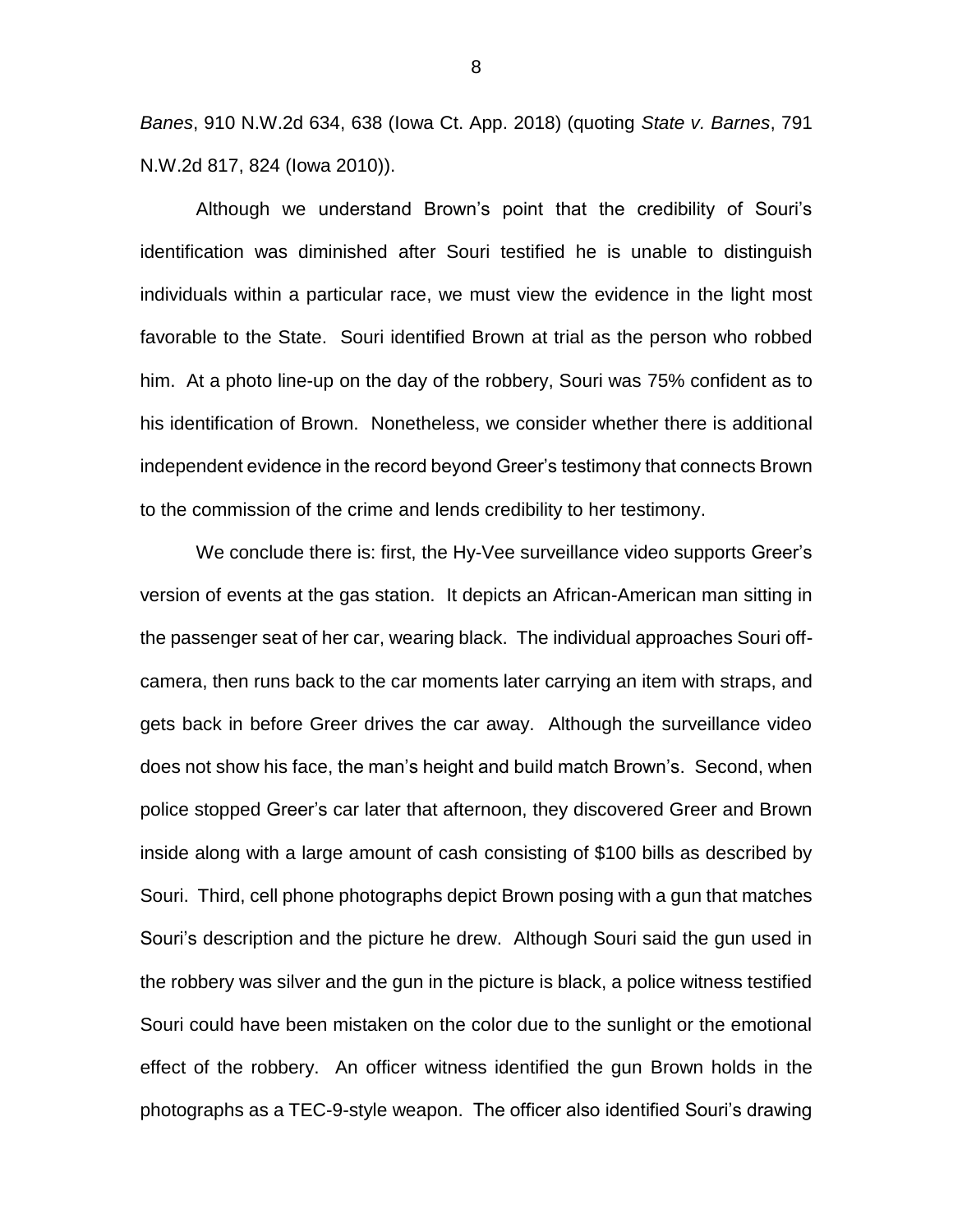as depicting a TEC-9. We conclude there was sufficient independent evidence in the record to connect Brown to the commission of the crime and corroborate Greer's testimony.

Adding in Greer's testimony, the verdict is supported by substantial evidence. Greer testified she and Brown planned the robbery together, coordinating their actions to make a quick getaway. She knew Brown was planning to use the gun. She had pictures of Brown holding the gun on her cell phone. And she explained their financial motivation for the robbery as well as her knowledge that Souri carried a lot of cash in his fanny pack. Brown attacks Greer's testimony as "unreliable and not credible," but that was a question for the jury. *See State v. Hunt*, 801 N.W.2d 366, 377 (Iowa Ct. App. 2011) ("[T]he jury was free to believe or disbelieve the testimony of the witnesses and to give as much weight to the evidence as, in its judgment, such evidence should receive . . . . The very function of the jury is to sort out the evidence and place credibility where it belongs." (citation omitted)). Viewed in the light most favorable to the State, the evidence could convince a rational jury to find Brown guilty beyond a reasonable doubt.

"To establish prejudice in the context of an ineffective-assistance-ofcounsel claim, a defendant must show a reasonable probability that the result of the trial would have been different . . . . [That] the probability of a different result is sufficient to undermine confidence in the outcome." *Kuhse*, 937 N.W.2d at 628 (quoting *State v. Ambrose*, 861 N.W.2d 550, 557 (Iowa 2015)). Brown has neither shown that, had counsel raised the identification issue, there is a reasonable probability of a different verdict, nor that the probability of a different result is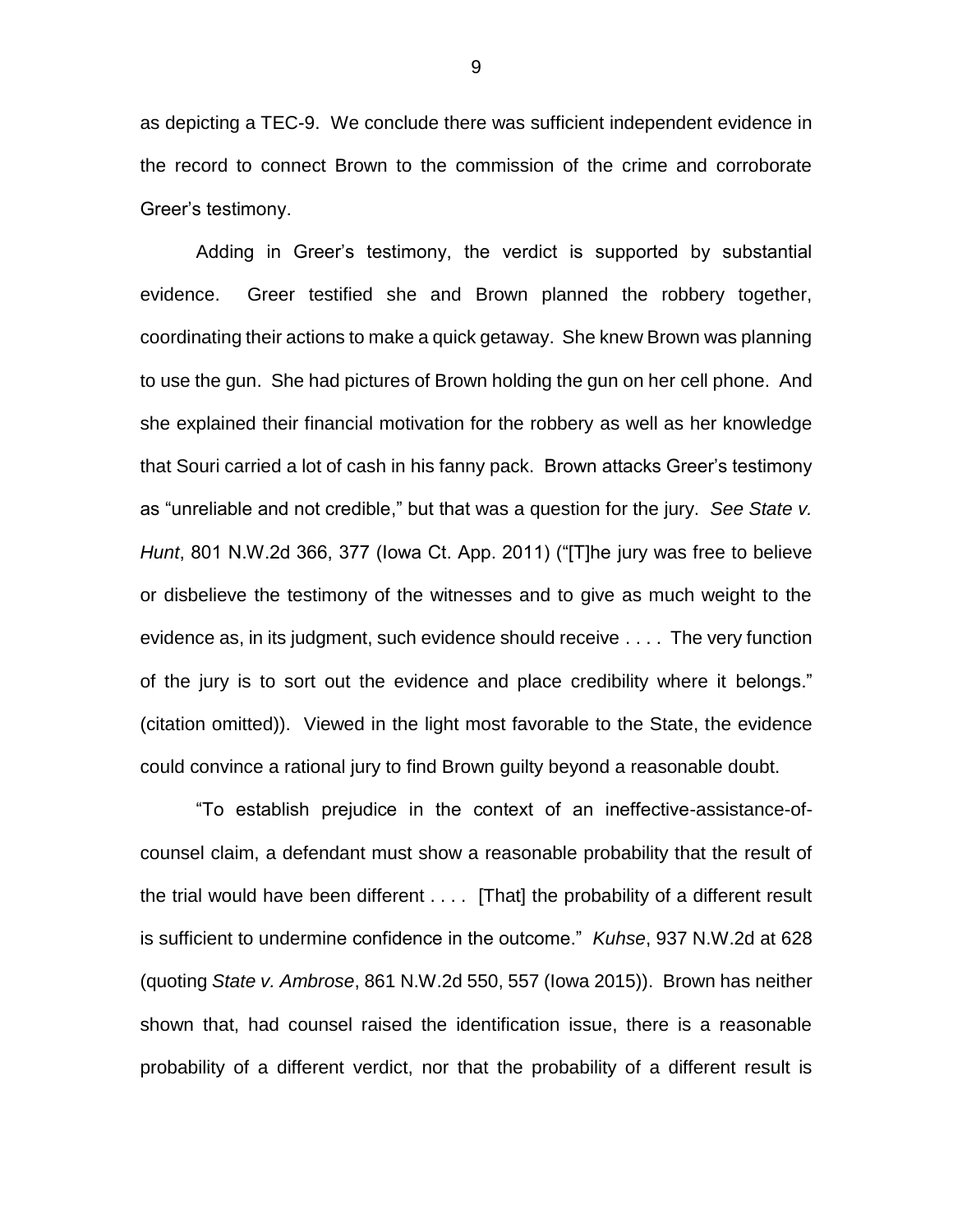sufficient to undermine confidence in the verdict. Accordingly, we conclude he failed to prove counsel was ineffective.

### **2. Jury Instructions.**

Brown next faults his trial counsel for failing to request or object to the court's failure to give two particular jury instructions. When a criminal defendant has preserved the claim at trial, "[e]rrors in jury instructions are presumed prejudicial unless the 'record affirmatively establishes there was no prejudice.'" *State v. Lorenzo Baltazar*, 935 N.W.2d 862, 871 (Iowa 2019) (citation omitted). However, for "ineffective-assistance-of-counsel claims based on failure to preserve error . . . a defendant must demonstrate a breach of an essential duty and prejudice." *State v. Maxwell*, 743 N.W.2d 185, 196 (Iowa 2008) (citations omitted).

Accomplice Testimony Instruction. Brown contends counsel was ineffective in failing to request the court give the jury an instruction on corroboration of accomplice testimony, specifically, Iowa Bar Association Uniform Criminal Jury Instruction 200.4:

An "accomplice" is a person who knowingly and voluntarily cooperates or aids in the commission of a crime.

A person cannot be convicted only by the testimony of an accomplice. The testimony of an accomplice must be corroborated by other evidence tending to connect the defendant with the crime.

If you find (name of witness) is an accomplice, the defendant cannot be convicted only by that testimony. There must be other evidence tending to connect the defendant with the commission of the crime. Such other evidence, if any, is not enough if it just shows a crime was committed. It must be evidence tending to single out the defendant as one of the persons who committed it.

We have already found a preponderance of evidence supports finding Greer

was an accomplice. We have also found that, despite the additional burden of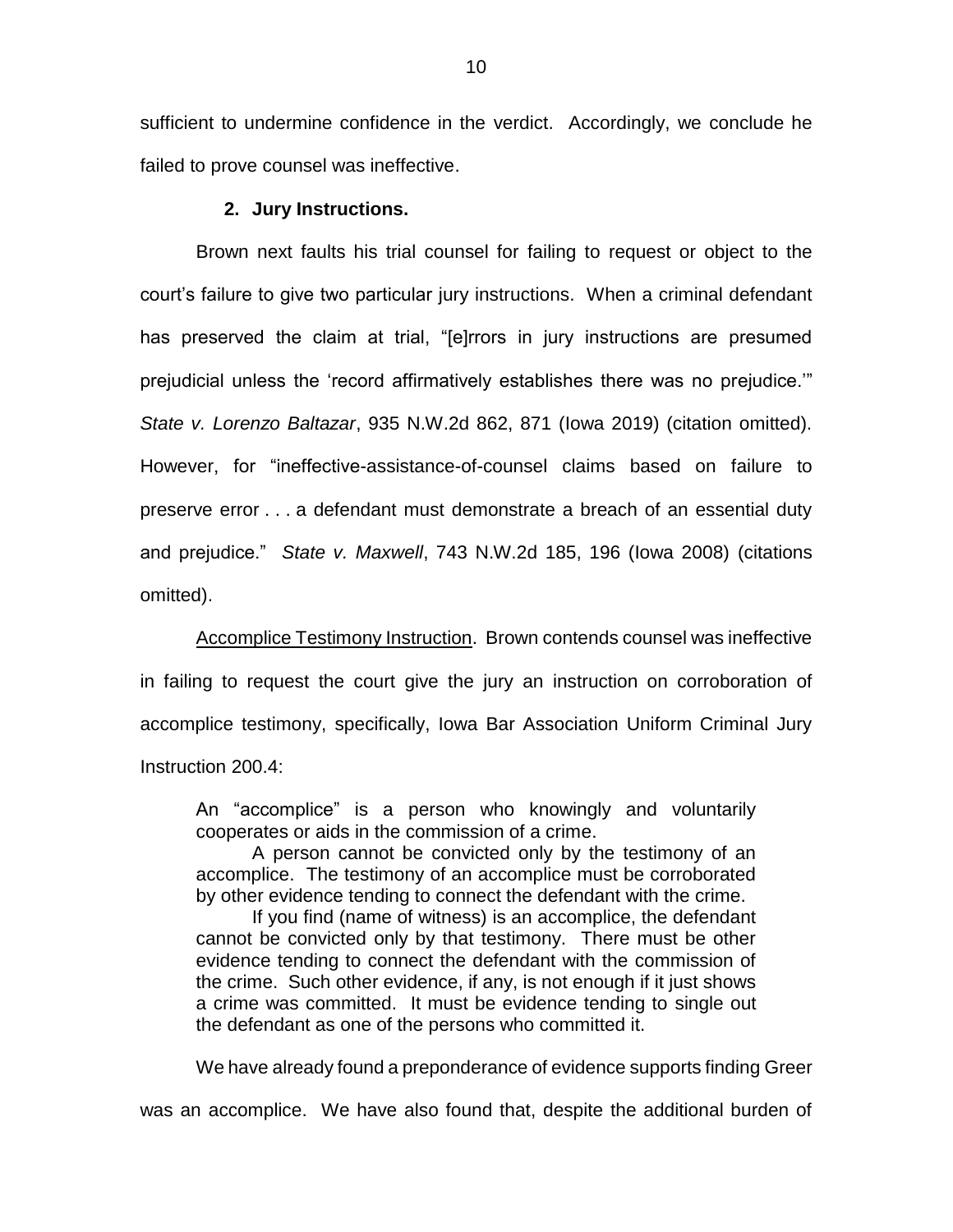corroboration required of accomplice testimony, substantial evidence exists to prove Brown committed the robbery. Even if the jury had received this instruction, it would have reasonably found sufficient corroborative evidence of Greer's testimony to support the conviction. Accordingly, Brown cannot show he was prejudiced by counsel's failure.

Brown argues it is prejudicial error to fail to give the jury this instruction because the accomplice, Greer, was the only witness providing credible identifying testimony against him. *See State v. Anderson*, 38 N.W.2d 662, 665 (Iowa 1949) ("It is prejudicial error to fail to instruct even without request on the requirement of corroboration where the jury could find the only witness against defendant was an accomplice."). Brown discounts Souri's identification of him but, once again, we are obligated to view his identification in the light most favorable to the State. Souri identified Brown at trial and picked him out of a six-photograph line-up with a reasonably high degree of certainty later on the date of the robbery. His testimony corroborates and comports with that of Greer. Greer was not the only witness against Brown, so it was not prejudicial error to fail to give the accomplice testimony jury instruction.

Eyewitness Identification Instruction. Brown next contends counsel was ineffective in failing to request a jury instruction cautioning the jury on the limitations of eyewitness identification or, alternatively, failing to present expert witness testimony on eyewitness identification. His argument focuses entirely on Souri's faulty identification. Again, he discounts Greer's extensive testimony of Brown's participation. And again, because we have already concluded sufficient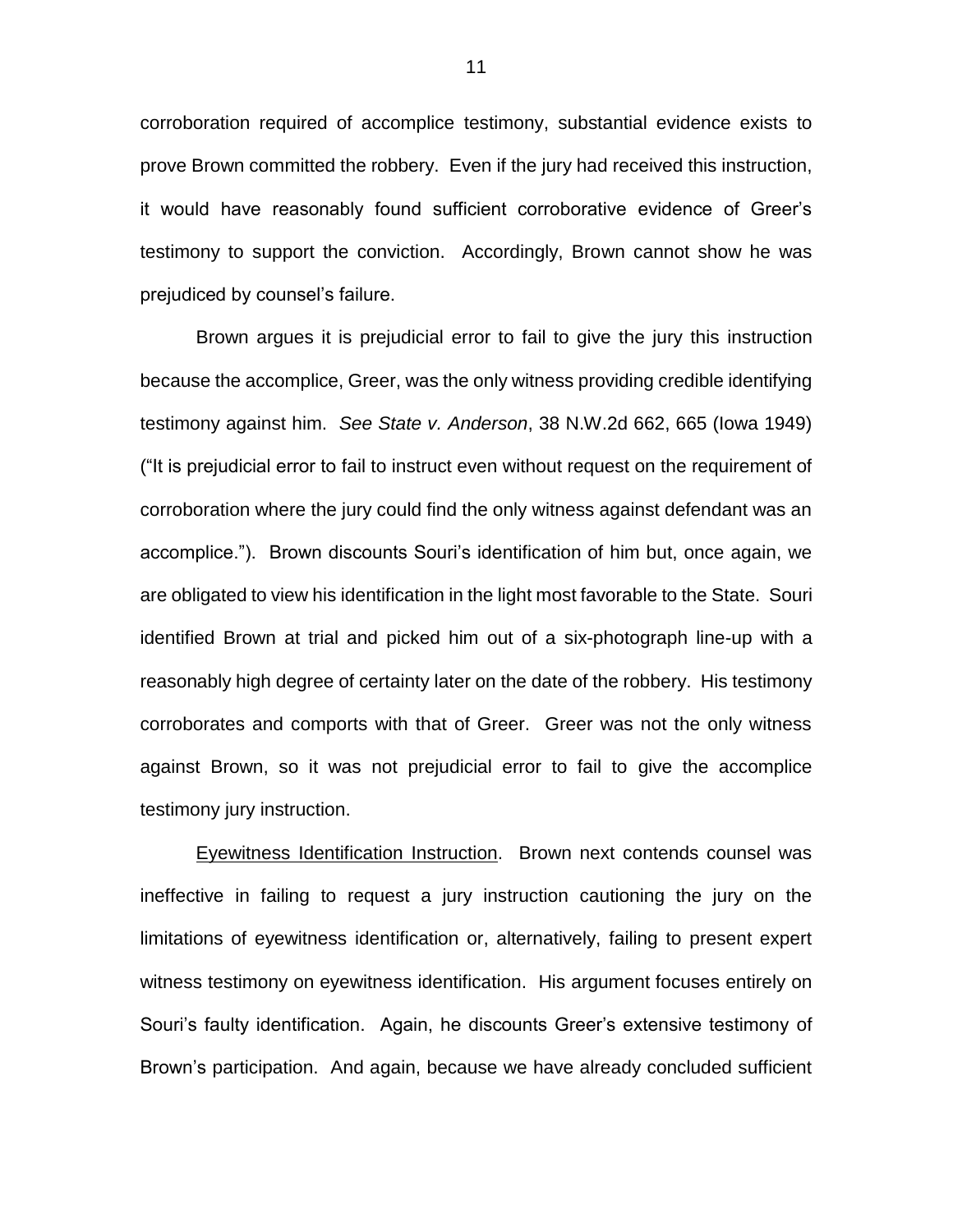evidence corroborates Greer's testimony and the verdict, Brown has not shown he was prejudiced by counsel's failure.

## **3. Cumulative effect.**

Brown further claims that the cumulative effect of his trial counsel's ineffective representation entitles him to a new trial. We "look to the cumulative effect of counsel's errors to determine whether the defendant satisfied the prejudice prong of the *Strickland* test." *State v. Clay*, 824 N.W.2d 488, 500 (Iowa 2012). Because Brown raises multiple claims of ineffective assistance of counsel, we must consider whether "the alleged errors, cumulatively, do not amount to *Strickland* prejudice." *Id.* at 502. Because we conclude no prejudice occurred in any of the alleged errors, we find no cumulative prejudice and reject Brown's ineffective-assistance-of-counsel claims.

### **B. Photographic Evidence**

Brown next contends the district court abused its discretion in admitting the photographs on Greer's phone of him with the TEC-9 weapon. He argues the photographs were both irrelevant and more prejudicial than probative. The five photographs the court admitted over Brown's objection depict Brown holding a black gun with double handles and a trigger in the middle, posing at various angles while brandishing the gun.

We review evidentiary rulings for abuse of discretion. *State v. Williams*, 929 N.W.2d 621, 628 (Iowa 2019). We reverse "only if the district court's decision rests on grounds or reasoning that were clearly untenable or clearly unreasonable." *Id.* at 629 (quoting *State v. Plain*, 898 N.W.2d 801, 811 (Iowa 2017)).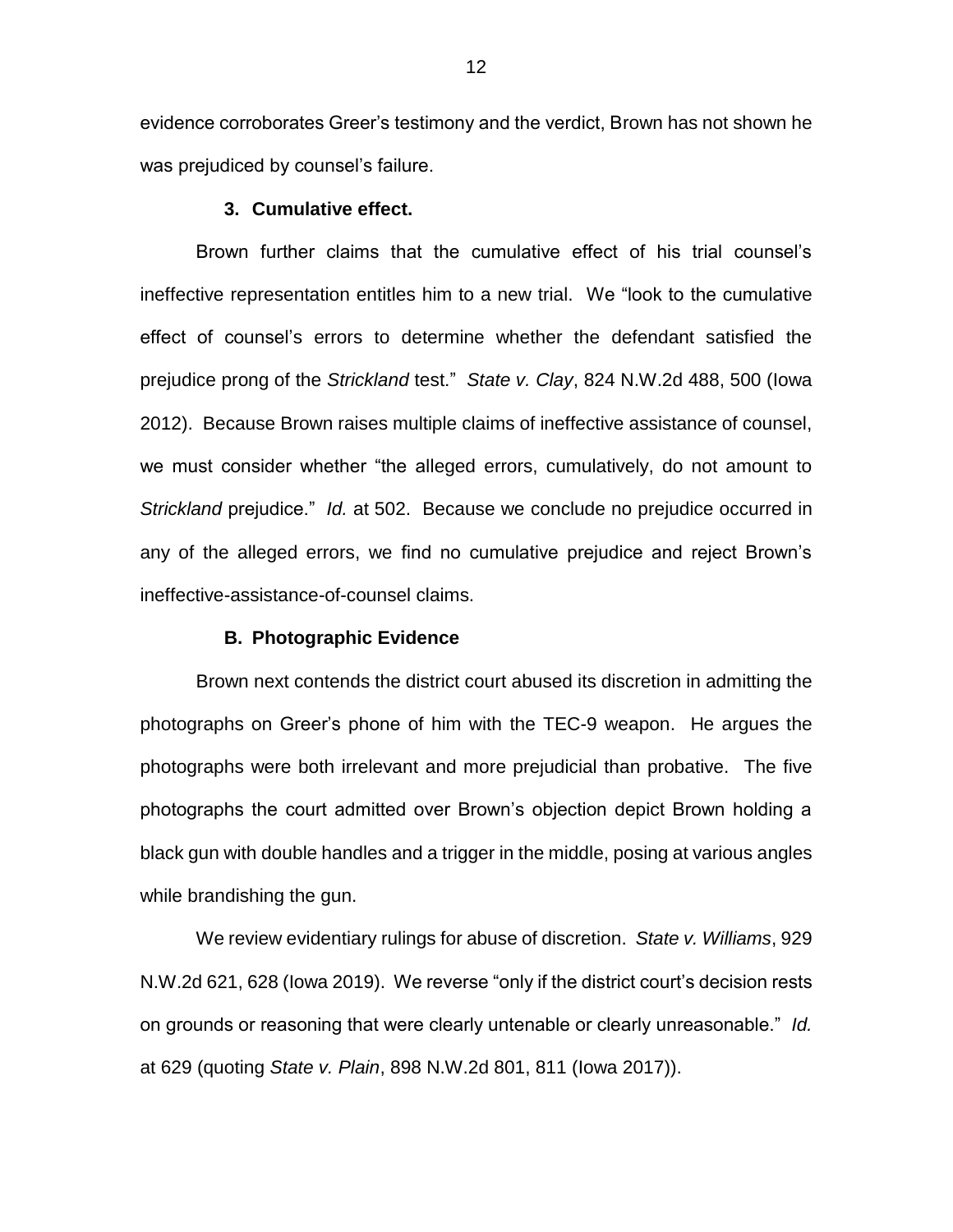### **1. Relevance.**

"Evidence is relevant if: (a) [i]t has any tendency to make a fact more or less probable than it would be without the evidence; and (b) [t]he fact is of consequence in determining the action." Iowa R. Evid. 5.401. Brown argues the photographs are not relevant because the gun depicted does not match the description given by Souri. He points out the gun used in the robbery has never been recovered.

The jury was required to find Brown threatened Souri "with or purposely put him in fear of, immediate serious injury" and that Brown "was armed with a dangerous weapon." The jury was also told, "A firearm is a dangerous weapon." Thus, the presence of the gun and the identity of the holder of the gun were facts of consequence in the prosecution.

Because the gun was never recovered, the only evidence of its use was testimony from Souri and Greer and the photographs. The photographs were offered to connect Brown to the gun used in the robbery. Souri described the gun the robber used as "big" and estimated it to be one-and-a-half feet in length. He drew a picture for police showing it had two handles with a trigger in the middle, like the gun in the photographs and, although he described it as silver, a police witness testified he could have been mistaken due to the glare of the sun or the heightened emotional impact of the robbery. The photographs were taken just two weeks before the robbery and tend to show Brown had access to a gun that looked very similar, even if it was not an exact match, to the gun used in the robbery. We do not consider the mismatched color of the gun to be fatal to its relevance—this goes to the weight the jury should assign to the evidence, not whether it is admissible. The evidence offered goes to the opportunity and identity of the gun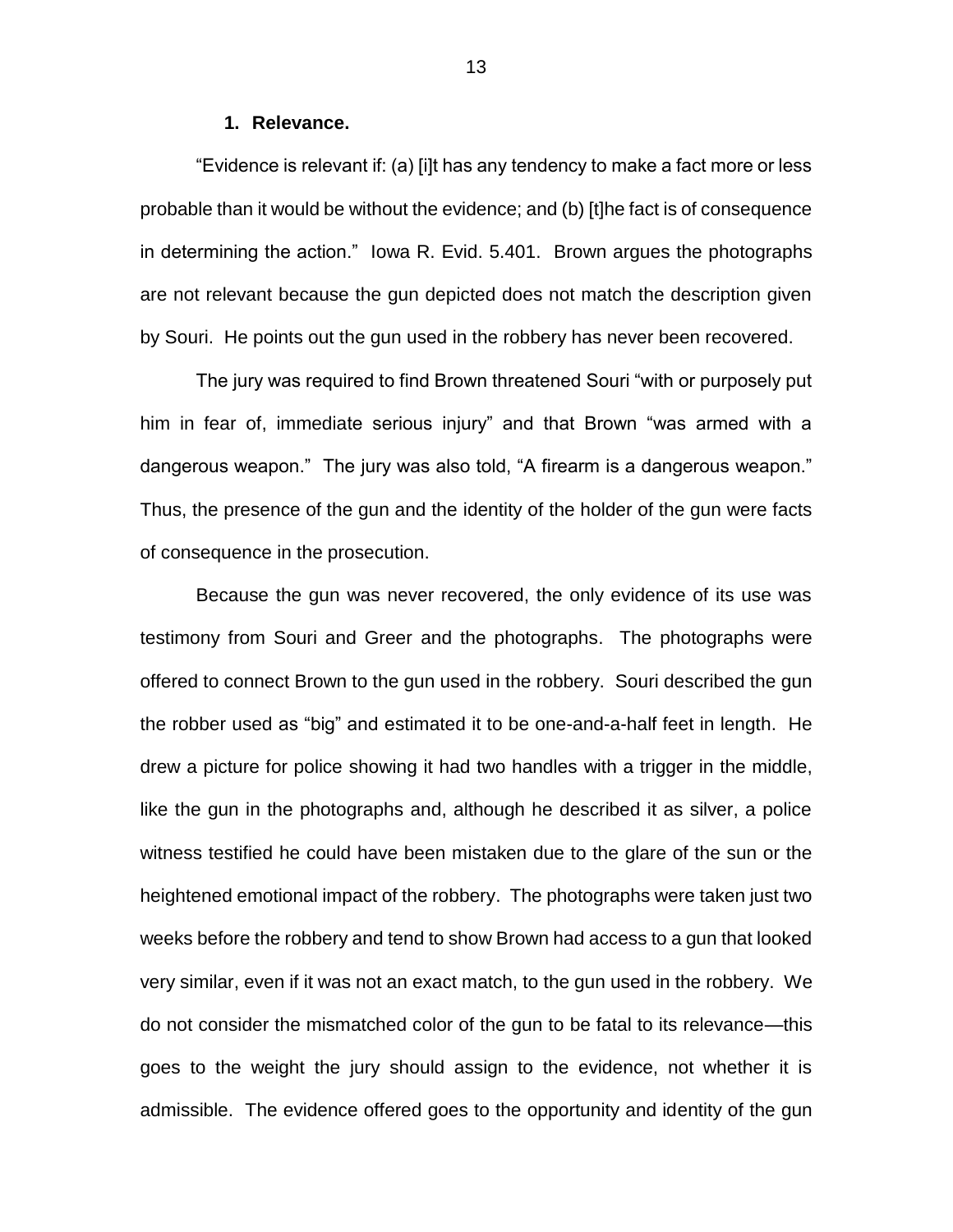and its owner, Brown. We find it was probative as to those material issues because it tended to make it more likely than not Brown was the gun-wielding robber.

## **2. More Prejudicial Than Probative.**

Brown next contends the evidence was used to "arouse the juror's emotions and unfairly prejudice Brown." "The court may exclude relevant evidence if its probative value is substantially outweighed by a danger of . . . unfair prejudice." Iowa R. Evid. 5.403. Souri and Greer both testified that Brown used the TEC-9 style gun in the robbery. Their apparently credible testimony is all that was needed to prove Brown used a gun in the commission of the robbery. In that light, the probative value of the photographs is relatively low. Still, there is nothing in the record to show Brown is not permitted to lawfully possess a gun, and the photos are not particularly provocative or threatening in composition. We see little to arouse the jury's emotions or inflame their prejudices against Brown particularly in light of the considerable amount of testimony on his identity already in the record. We cannot find the probative value of the photographs is substantially outweighed by the danger of unfair prejudice against Brown.

Accordingly, we find the district court did not abuse its discretion in admitting the photographs.

### **C. Mandatory Minimum Sentencing**

Brown next argues he should be permitted to take advantage of a retroactive ameliorative sentencing amendment applicable to first-degree robbery convictions. We review a sentencing for the correction of errors at law. *State v. Formaro*, 638 N.W.2d 720, 724 (Iowa 2002); *see also State v. Lathrop*, 781 N.W.2d 288, 293 (Iowa 2010) ("[E]rrors in sentencing may be challenged on direct appeal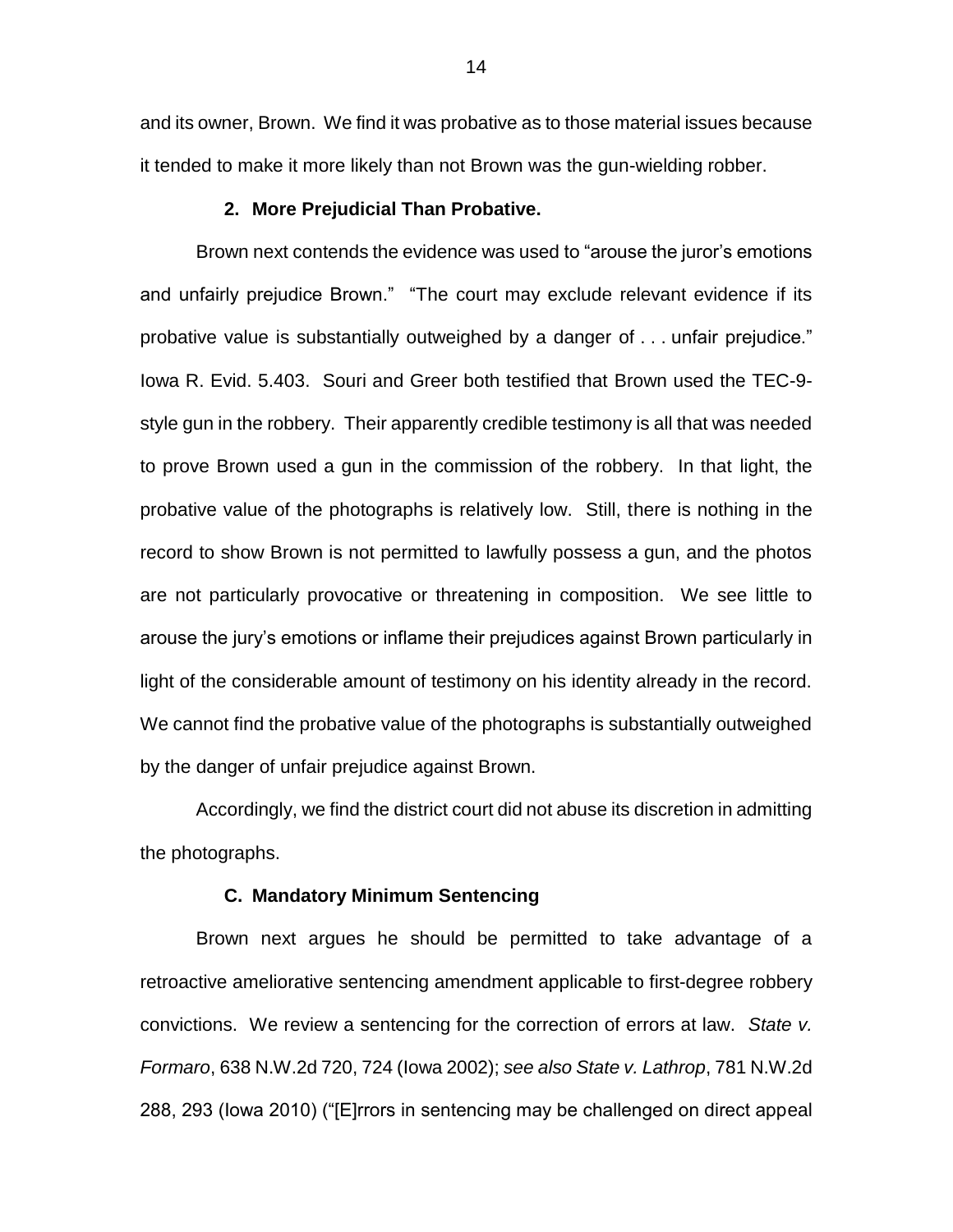even in the absence of an objection in the district court."). We also review claims of statutory interpretation for legal error. *Williams*, 910 N.W.2d at 589.

At the time of his sentencing, November 2018, the applicable statute declared a person convicted of first-degree robbery—among other offenses— "shall be denied parole or work release unless the person has served at least seven-tenths of the maximum term of the person's sentence." Iowa Code § 902.12(1)(e) (2018).

Several months later, the Iowa General Assembly enacted Senate File 589,

an omnibus criminal bill, which took effect July 1, 2019. The bill amended section

902.12 to include the following mandatory-minimum provision:

A person serving a sentence for a conviction for robbery in the first degree in violation of section 711.2 *for a conviction that occurs on or after July 1, 2018*, shall be denied parole or work release until the person has served between one-half and seven-tenths of the maximum term of the person's sentence as determined under section 901.11, subsection 2A.

2019 Iowa Acts ch. 140, § 8 (codified at Iowa Code § 902.12(2A)) (emphasis

added).

The same act created another new subsection:

At the time of sentencing, the court shall determine when a person convicted of robbery in the first degree as described in section 902.12, subsection 2A, shall first become eligible for parole or work release within the parameters specified in section 902.12, subsection 2A, based upon all pertinent information including the person's criminal record, a validated risk assessment, and the negative impact the offense has had on the victim or other persons.

2019 Iowa Acts ch. 140, § 6 (codified at Iowa Code § 902.11(2A)).

The new law gives an aspect of discretion to the sentencing court that did

not exist at the time of Brown's sentencing. Now, the sentencing court must set a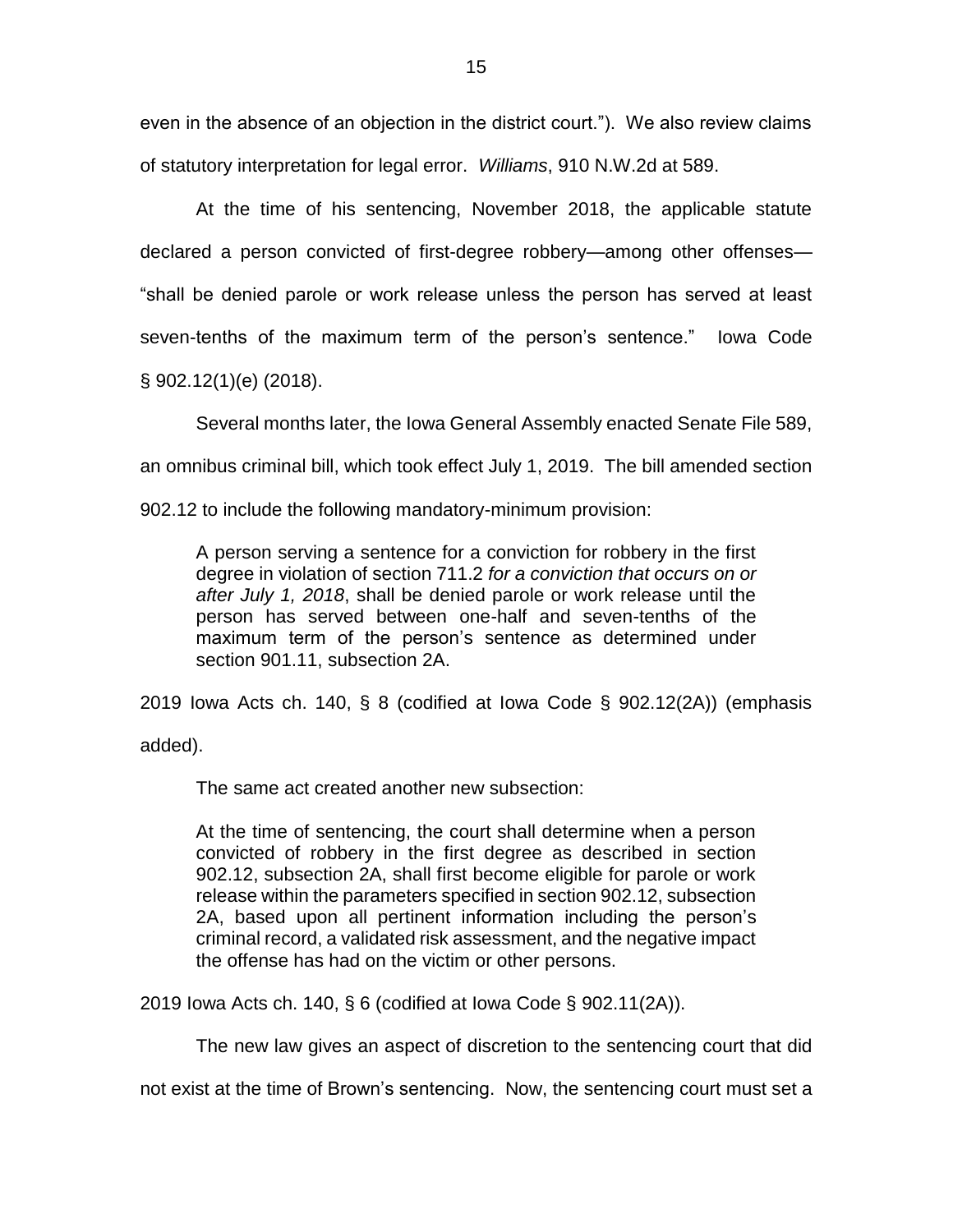minimum term of incarceration between 50% and 70%. The amendment applies to convictions after July 1, 2018, which includes Brown's conviction in September 2018. Brown asks that we vacate his sentence and remand for the district court to make the minimum-term determination.

When we interpret new code provisions, we look to the plain language and apply the statutes as written if they are unambiguous. *See State v. Wickes*, 910 N.W.2d 554, 571 (Iowa 2018). Without dispute, the unambiguous, plain language of these amendments allows a person convicted of first-degree robbery after July 1, 2018, to have the sentencing court determine the appropriate mandatory minimum between "one-half and seven-tenths of the maximum term of the person's sentence."

Because the legislature determined this provision applies retroactively, it applies to Brown. We agree he is entitled to seek the benefit of the ameliorative sentencing provision. *See Clayton v. Iowa Dist. Ct. for Scott Cty.*, 907 N.W.2d 824, 828 (Iowa Ct. App. 2017) ("Sentencing is a legislative function. We afford broad deference to the legislature in setting the penalties for criminal conduct and in determining when the penalties are to go into effect."); *see also State v. Fagan*, No. 19-0492, 2020 WL 1310319, at \*2 (Iowa Ct. App. Mar. 18, 2020). The State agrees Brown qualifies for the new sentencing provision.